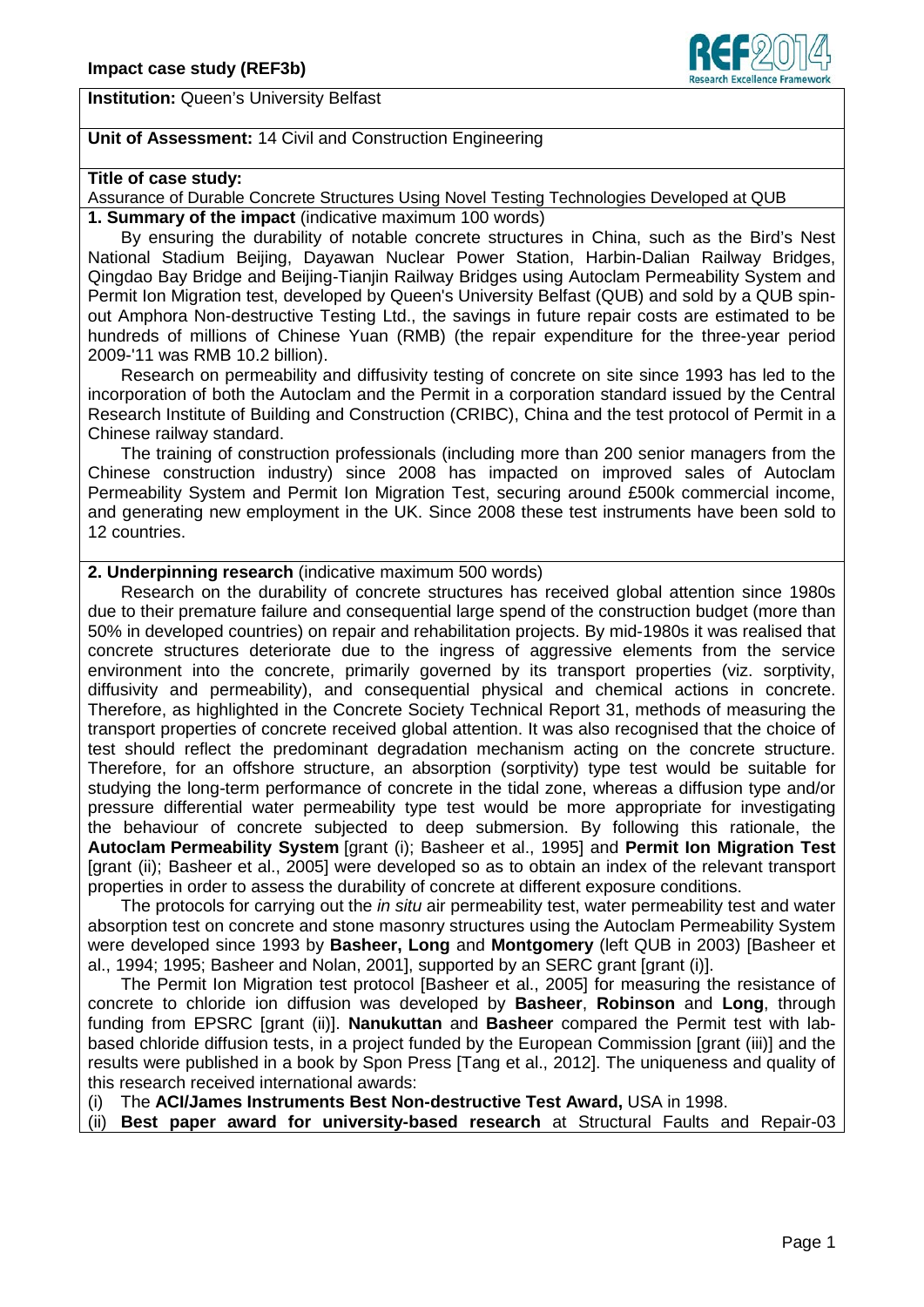

international conference in London, 2003.

(iii) **Best student paper award** at the international conference in Cape Town, November, South Africa, 2004.

Meanwhile, as part of an EPSRC International Travel Grant [grant (iv)] awarded to **Long** and **Basheer**, the premature deterioration of concrete structures in China due to poor quality construction was identified. The devastation caused by the earthquake in Sichuan, South West of China in 2008 due to the collapse of concrete bridges and buildings is an example of this. Realising the benefit of an early assessment of the durability of their concrete structures, a research programme was initiated, supported by EPSRC [UK-China Bridge in Sustainable Energy and Built Environment grant, grant (v)] to validate QUB tests for Chinese constructions. The following sub-contracts were completed as part of this project:

- (i) 'Establishment of correlations between the Autoclam method and the permeability test methods specified in China standards', by CRIBC, Beijing.
- (ii) 'Research on the correlation of PERMIT ion migration test and related Chinese standards', Department of Civil Engineering, Tsinghua University, Beijing.

As a consequence, both the Autoclam and the Permit were established in China for the quality assurance of their concrete structures, providing a platform for the subsequent development of related Chinese Standards.

**3. References to the research** (indicative maximum of six references) Research Outputs

# *References identified by an asterisk are suggestions for assessing the research quality.*

- 1) Basheer, P.A.M., Long, A.E. and Montgomery, F.R. (**1994**, July/August), "The Autoclam a new test for permeability", Concrete, The Concrete Society, 28 (4), pp 27-29.
- **\*2)** Basheer, P.A.M., Montgomery, F.R. and Long, A.E. (**1995**), "'CLAM' tests for measuring in-situ permeation properties of concrete", Non-destructive Testing and Evaluation International, 12, pp 53-73; DOI: 10.1080/10589759508952835.
- **\*3)** Basheer, P.A.M. and Nolan, E. (**2001**), "Near-surface moisture gradients and in situ permeation tests", Construction and Building Materials, 15 (2), pp 105-114; DOI: 10.1016/S0950-0618(00)00059-3.
- **\*4)** Basheer, P.A.M., Andrews, R.J., Robinson, D.J. and Long, A.E. (**2005**), "'PERMIT' ion migration test for measuring the chloride ion transport of concrete on site", Non-destructive Testing and Evaluation International, 38, pp 219-229; DOI: 10.1016/j.ndteint.2004.06.013.
- 5) Tang, L., Nilsson, L-O. and Basheer, P.A.M. (**2012**), "Resistance of concrete to chloride ingress: Testing and modelling", Spon Press, 241 pp. ISBN 978-0-415-48614-9.

# Research Grants

- (i) Assessment of the effectiveness of methods used to improve the surface durability of concrete, SERC grant GR/H41003/01 (**Apr. 1992-Jul. 1996, £95,020** non-FEC grant) to AE Long, FR Montgomery, and PAM Basheer.
- (ii) Development and validation of an in-situ accelerated ionic migration test, EPSRC grant GR/L26308/01 (**Apr. 1997-Mar. 2000, £164,625** non-FEC grant) to PAM Basheer, DJ Robinson and AE Long.
- (iii) ChlorTest: Comparative study of different methods of measuring the chloride penetration resistance of concrete, EU grant GRD1-2002-71808 (**Jan. 2002-Dec. 2005, €1.2million total, QUB grant £41,874**) to L Tang (Sweden), PAM Basheer, SV Nanukuttan and 14 other EU partners.
- (iv) Measuring durability properties of near-surface concrete for design and quality control of reinforced concrete structures in China, EP/C519183/1 (**Sep. 2004-Aug. 2005, £3,873**) to AE Long and PAM Basheer.
- (v) UK-China Bridge in Sustainable Energy and Built Environment grant, EP/G042594/1 (**Sep. 2009-Aug. 2012, £860,748**); key researchers from Civil Engineering: PAM Basheer and Y Bai (left QUB in 2012). http://www.qub.ac.uk/sites/sciencebridge/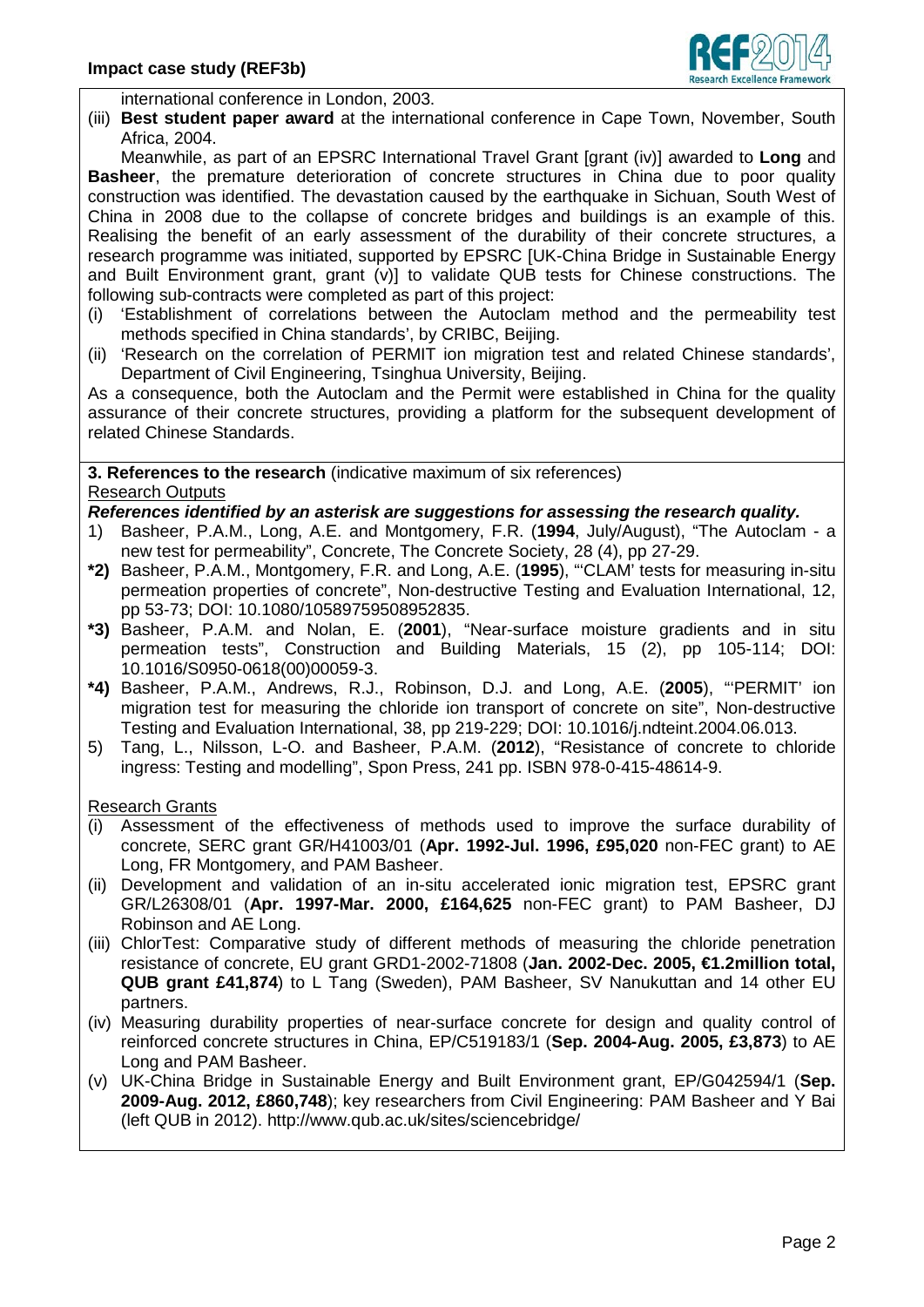

## **4. Details of the impact** (indicative maximum 750 words)

The underpinning research on developing methods to assess the durability of concrete structures *in situ* has led to significant international impact, particularly in China, on change of practice and understanding of procedures, resulting in savings in life cycle cost of concrete structures. A QUB spin-out, Amphora NDT Limited (www.amphorandt.com), was able to increase the volume of sale of Autoclam and Permit, particularly to China, since 2008, as a consequence of the underpinning research described in section 2. That is, the impact was realised in three forms: impact on practitioners and services, impact on economy, and impact on commerce, as described below.

## Impact on Practitioners and Services

The research described in section 2 and associated contributions by **Basheer** and **Nanukuttan** (from 2004) to RILEM Committees TC178 on Testing and Modelling Chloride Penetration in Concrete (**2001-'05**) and TC189 on Near Surface Evaluation of Covercrete (**2003- '07**) have resulted in the incorporation of both the Autoclam and Permit in state-of-the-art report documents prepared by RILEM [**sources (i) and (ii)**] and a book by Spon Press [**source (iii)**]. As a consequence, these instruments are used now in 12 countries (USA, Canada, Mexico, Libya, South Africa, Republic of Ireland, United Kingdom, Norway, Kuwait, India, China and Australia) [**source (iv)**] to assess the durability of concrete structures.

The UK-China Science Bridge on Sustainable Energy and Built Environment [Research Grant No. (v) in section 3] was the driver for the impact on practitioners and services in China. The project comprised proof-of-concept testing of the Autoclam and Permit in China, technology transfer activities, training programmes and thematic workshops, in collaboration with the project partners: CRIBC, China Railway Construction Corporation Limited, China State Construction Engineering Corporation, Research Institute of Highway Ministry of Communication, Zhejiang University, Tsinghua University, Shanghai Jiao Tong University, Chongqing University and Xi'An University of Architecture and Technology. Starting with the participation of 30 senior managers from China at a dedicated UK-China Science Bridge conference sessio[n](#page-2-0) at Structural Faults and Repair international conference in Edinburgh in 2010, the technology transfer and training activities continued in 2010, 2011 and 2012. An international workshop on '*in situ* monitoring and assessment of concrete structures' was held at QUB on 19 June 2010, which was attended by 25 delegates from China. On 28 and 29 September 2011, the Research Institute of High Performance Concrete in CRIBC and QUB jointly hosted the first UK-China Innovation Symposium in Beijing, which was attended by 150 invited delegates from the construction sector in China. The professional training activities continued in 2011 when QUB hosted 25 managers from the Chongqing Municipal Commission of Urban-Rural Development from 18 November to 7 December 2011 to demonstrate QUB technology transfer activities in the field of durability of concrete constructions. These training activities concluded by showcasing the QUB devices at the UK Concrete Show in Coventry on 22 and 23 February 2012.

A UK-China Science Bridge Concrete Centre (SBCC) was established in May 2009 at CRIBC to provide professional advice and services on durability of concrete to the Chinese construction industry. Dr Ting-Yu Hao, who is the principal Science Bridge partner in CRIBC, has been instrumental in incorporating Autoclam and Permit in guidance notes and standards for assessing the quality of concrete constructions in China. Dr Hao writes [**source (v)**]: "*Autoclam and Permit were incorporated in a corporation standard issued by CRIBC. On the other hand, a railway standard title with Railway Concrete, TB/T 3275-2011, quoted a test using a similar process of Permit. The corresponding part is Appendix F with a title of Test Method for measuring surface permeability of concrete.*" In the UK, the Highway Agency Standards BA/06 recommends the use of Autoclam for testing and monitoring the condition of concrete structures.

# Impact on Economy

<span id="page-2-0"></span>The Research Institute of High Performance Concrete (www.chinahpc.net), part of the CRIBC, with Dr Hao as its Deputy Director, is a major accredited testing laboratory for the performance assessment of construction projects, products and materials in China, and has a prestigious third-